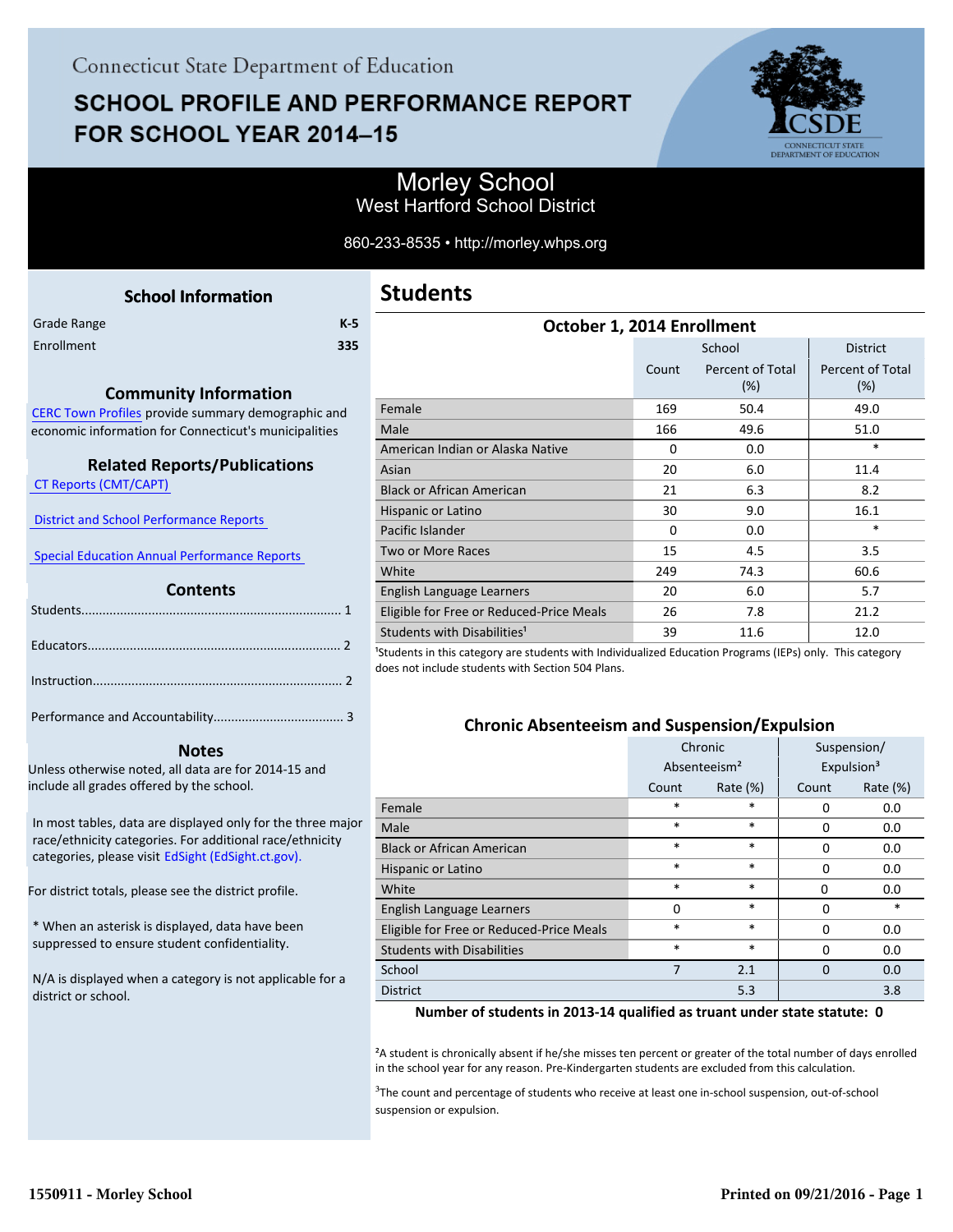# School Profile and Performance Report for School Year 2014-15 Morley School West Hartford School District

# **Educators**

## **Full-Time Equivalent (FTE)<sup>1</sup> Staff**

|                                                           | <b>FTF</b> |
|-----------------------------------------------------------|------------|
| <b>General Education</b>                                  |            |
| Teachers and Instructors                                  | 24.2       |
| Paraprofessional Instructional Assistants                 | 4.0        |
| <b>Special Education</b>                                  |            |
| Teachers and Instructors                                  | 1.6        |
| Paraprofessional Instructional Assistants                 | 7.0        |
| <b>Administrators, Coordinators and Department Chairs</b> |            |
| School Level                                              | 1.0        |
| Library/Media                                             |            |
| Specialists (Certified)                                   | 1.0        |
| <b>Support Staff</b>                                      | 0.5        |
| Instructional Specialists Who Support Teachers            | 0.0        |
| Counselors, Social Workers and School Psychologists       | 0.9        |
| <b>School Nurses</b>                                      | 1.0        |
| Other Staff Providing Non-Instructional Services/Support  | 7.0        |

<sup>1</sup>In the full-time equivalent count, staff members working part-time in the school are counted as a fraction of full-time. For example, a teacher who works half-time in a school contributes 0.50 to the school's staff count.

| <b>Educators by Race/Ethnicity</b>         |          |                         |                         |  |  |
|--------------------------------------------|----------|-------------------------|-------------------------|--|--|
|                                            |          | School                  | <b>District</b>         |  |  |
|                                            | Count    | Percent of Total<br>(%) | Percent of Total<br>(%) |  |  |
| American Indian or Alaska<br><b>Native</b> | O        | 0.0                     | 0.2                     |  |  |
| Asian                                      | 0        | 0.0                     | 1.6                     |  |  |
| <b>Black or African American</b>           | O        | 0.0                     | 2.3                     |  |  |
| Hispanic or Latino                         | O        | 0.0                     | 3.3                     |  |  |
| Pacific Islander                           | $\Omega$ | 0.0                     | 0.0                     |  |  |
| Two or More Races                          | O        | 0.0                     | 0.0                     |  |  |
| White                                      | 34       | 100.0                   | 92.6                    |  |  |

### **Classes Taught by Highly Qualified Teachers**²

|                                           | Percent of Total (%) |  |  |  |
|-------------------------------------------|----------------------|--|--|--|
| School                                    | 100.0                |  |  |  |
| School Poverty Quartile: Low              |                      |  |  |  |
| State High Poverty Quartile Schools       | 97.9                 |  |  |  |
| <b>State Low Poverty Quartile Schools</b> | 99.6                 |  |  |  |

<sup>2</sup>Core academic classes taught by teachers who are fully certified to teach in that subject area.

### **Classroom Teacher Attendance, 2013-14**

|                                             | School | <b>District</b> |
|---------------------------------------------|--------|-----------------|
| Average # of FTE Days Absent Due to Illness | 6.1    | 8.5             |
| or Personal Time                            |        |                 |

# **Instruction and Resources**

|                                       |     | <b>School Schedule</b>           |          |
|---------------------------------------|-----|----------------------------------|----------|
| Days of Instruction                   | 182 | <b>School Hours for Students</b> |          |
| <b>Hours of Instruction Per Year</b>  |     | <b>Start Time</b>                | 08:35 AM |
| Grades 1-12 and Full-Day Kindergarten | 977 | End Time                         | 03:20 PM |
| Half/Extended Day Kindergarten        | N/A |                                  |          |

### **Students with Disabilities Who Spend 79.1 to** 100 Percent of Time with Nondisabled Peers<sup>3</sup>

| *      |
|--------|
|        |
| N/A    |
| N/A    |
| $\ast$ |
| $\ast$ |
| $\ast$ |
| $\ast$ |
| 100.0  |
| 74.8   |
|        |

³Ages 6-21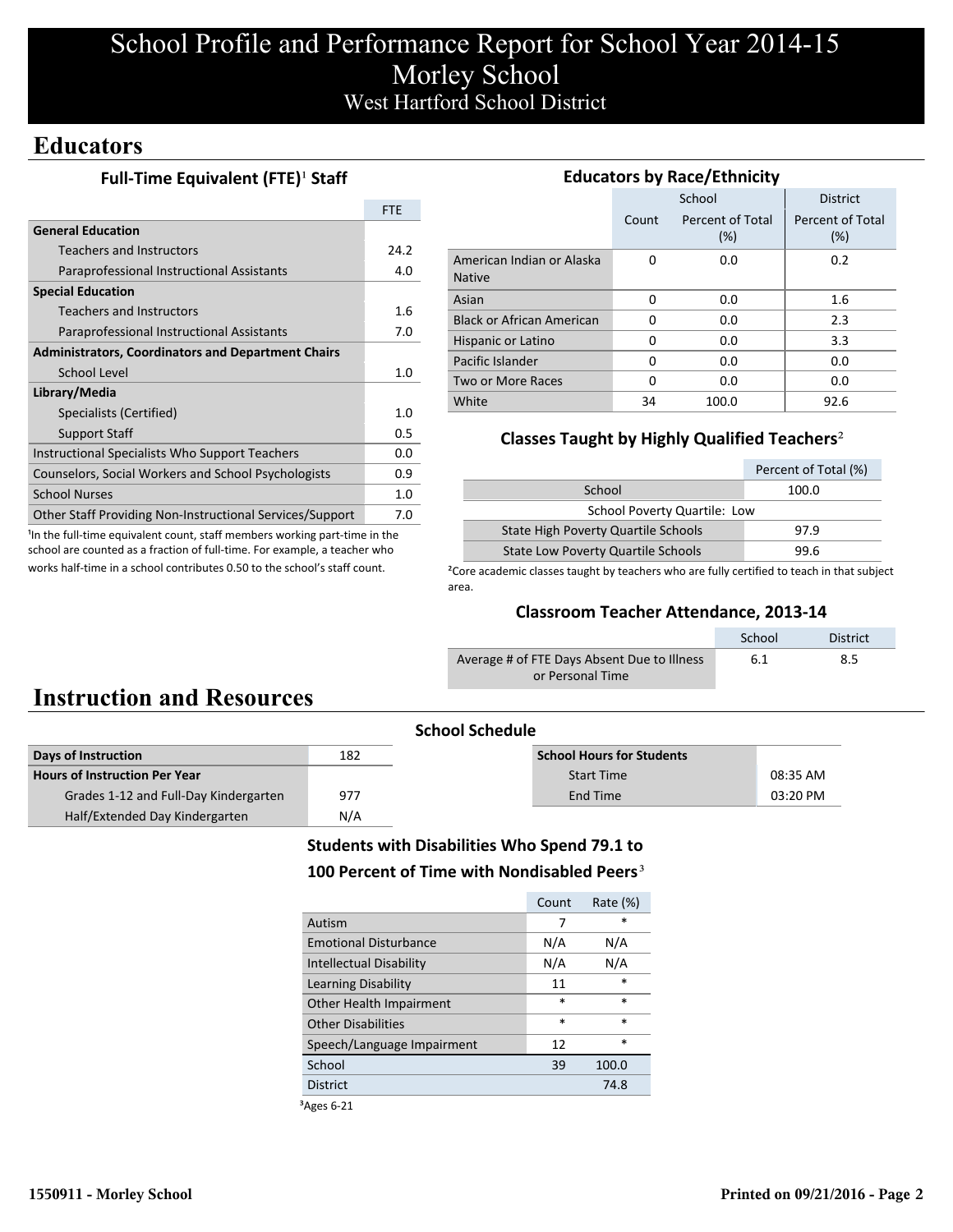# School Profile and Performance Report for School Year 2014-15 Morley School West Hartford School District

# **Performance and Accountability**

### **School Performance Index (SPI)**

A School Performance Index (SPI) for the Smarter Balanced and Connecticut Alternate Assessment(CTAA) is the test performance of both assessments in the respective subject for all students in the school. The SPI ranges in value from 0 to 100 points. Connecticut's ultimate target for a SPI is 75 because in a school with a SPI of 75 or above, students will have performed at or above the 'goal' level on the majority of tests.

|                                              | <b>English Language Arts(ELA)</b> |            | <b>Math</b> |            | <b>Science</b> |            |
|----------------------------------------------|-----------------------------------|------------|-------------|------------|----------------|------------|
|                                              | Count                             | <b>SPI</b> | Count       | <b>SPI</b> | Count          | <b>SPI</b> |
| American Indian or Alaska Native             | 0                                 | N/A        | 0           | N/A        | 0              | N/A        |
| Asian                                        | 11                                | $\ast$     | 11          | $\ast$     | 7              |            |
| <b>Black or African American</b>             | 11                                | $\ast$     | 11          | $\ast$     | $\ast$         | $\ast$     |
| Hispanic or Latino                           | 13                                | $\ast$     | 13          | $\ast$     | $\ast$         | $\ast$     |
| Native Hawaiian or Other Pacific Islander    | 0                                 | N/A        | 0           | N/A        | 0              | N/A        |
| Two or More Races                            | 6                                 | $\ast$     | 6           | $\ast$     | $\ast$         | $\ast$     |
| White                                        | 122                               | 80.9       | 121         | 75.3       | 46             | 67.4       |
| English Language Learners                    | 8                                 | $\ast$     | 8           | $\ast$     | $\ast$         | $\ast$     |
| Non-English Language Learners                | 155                               | 80.6       | 154         | 74.8       | $\ast$         | $\ast$     |
| Eligible for Free or Reduced-Price Meals     | 13                                | $\ast$     | 13          | $\ast$     | $\ast$         | $\ast$     |
| Not Eligible for Free or Reduced-Price Meals | 150                               | 80.4       | 149         | 74.9       | $\ast$         | $\ast$     |
| <b>Students with Disabilities</b>            | 31                                | 64.3       | 31          | 57.0       | 8              | *          |
| <b>Students without Disabilities</b>         | 132                               | 83.1       | 131         | 77.6       | 52             | 68.0       |
| High Needs                                   | 41                                | 66.6       | 41          | 59.6       | 13             | $\ast$     |
| Non-High Needs                               | 122                               | 83.8       | 121         | 78.4       | 47             | 69.9       |
| School                                       | 163                               | 79.5       | 162         | 73.7       | 60             | 64.9       |

## **National Assessment of Educational Progress (NAEP): Percent At or Above Proficient1**

|                        | <b>NAEP 2015</b> | <b>NAEP 2013</b> |          |
|------------------------|------------------|------------------|----------|
| <b>READING</b>         | Grade 4          | Grade 8          | Grade 12 |
| Connecticut            | 43%              | 43%              | 50%      |
| <b>National Public</b> | 35%              | 33%              | 36%      |
| <b>MATH</b>            | Grade 4          | Grade 8          | Grade 12 |
| Connecticut            | 41%              | 36%              | 32%      |
| <b>National Public</b> | 39%              | 32%              | 25%      |

<sup>1</sup>NAEP is often called the "Nation's Report Card." It is sponsored by the U.S. Department of Education. This table compares Connecticut's performance to that of national public school students. Performance standards for state assessments and NAEP are set independently. Therefore, one should not expect performance results to be the same across Smarter Balanced and NAEP. Instead, NAEP results are meant to complement other state assessment data. To view student subgroup performance on NAEP, click here.

## **Physical Fitness Tests: Students Reaching Health Standard**²

|                      | Percent of Students by Grade <sup>3</sup> (%) |      |      |      | <b>All Tested Grades</b> |          |
|----------------------|-----------------------------------------------|------|------|------|--------------------------|----------|
|                      | $\overline{4}$                                | 6    | 8    | 10   | Count                    | Rate (%) |
| Sit & Reach          | 93.2                                          | N/A  | N/A  | N/A  | 59                       | 93.2     |
| Curl Up              | 96.6                                          | N/A  | N/A  | N/A  | 59                       | 96.6     |
| Push Up              | 91.5                                          | N/A  | N/A  | N/A  | 59                       | 91.5     |
| Mile Run/PACER       | 93.2                                          | N/A  | N/A  | N/A  | 59                       | 93.2     |
| All Tests - School   | 78.0                                          | N/A  | N/A  | N/A  | 59                       | 78.0     |
| All Tests - District | 63.3                                          | 62.5 | 56.5 | 55.8 |                          | 59.7     |

 $2$ The Connecticut Physical Fitness Assessment (CPFA) is administered to all students in Grades 4, 6, 8 and 10. The health-related fitness scores gathered through the CPFA should be used to educate and motivate children and their families to increase physical activity and develop lifetime fitness habits.

<sup>3</sup>Only students assessed in all four areas are included in this calculation.